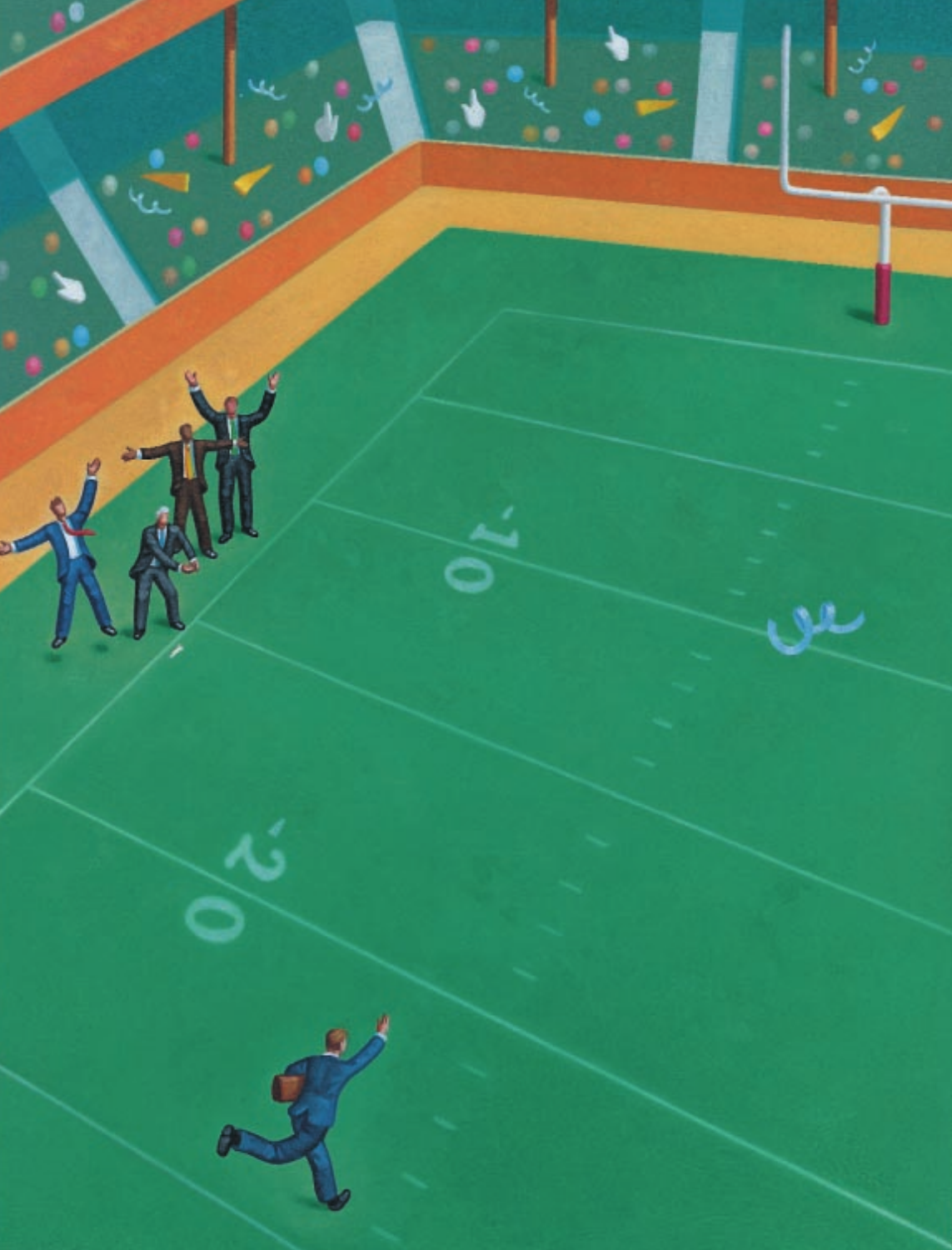# eadersh n Sport The "Follow-up Factor" in<br>Management Development<br>By Marshall Goldsmith and Howard Morgan Management Development by Marshall Goldsmith and Howard Morgan

Illustration by Robert Goldstrom Illustration by Robert Goldstrom Leadership is not just for leaders anymore. Top companies are beginning to understand that sustaining peak performance requires a firm-wide commitment to developing leaders that is tightly aligned to organizational objectives — a commitment much easier to understand than to achieve. Organizations must find ways to cascade leadership from senior management to men and women at all levels. As retired Harvard Business School professor John P. Kotter eloquently noted in the previous issue of *strategy+business*, this ultimately means we must "create 100 million new leaders" throughout our society. (See "Leading Witnesses," *s+b*, Summer 2004.)

Organizational experts Paul Hersey and Kenneth Blanchard have defined leadership as "working with and through others to achieve objectives." Many companies are stepping up to the challenge of leadership development and their results are quite tangible. In *Leading the Way: Three Truths from the Top Companies for Leaders* (John Wiley & Sons, 2004), a study of the top 20 companies for leadership development, Marc Effron and Robert Gandossy show that companies that excel at developing leaders tend to achieve higher long-term profitability.

But it sometimes seems there are as many approaches to leadership development as there are leadership developers. One increasingly popular tool for developing leaders is executive coaching. Hay Group, a human resources consultancy, reported that half of 150 companies surveyed in 2002 said that they had increased their use of executive coaching, and 16 percent reported using coaches for the first time.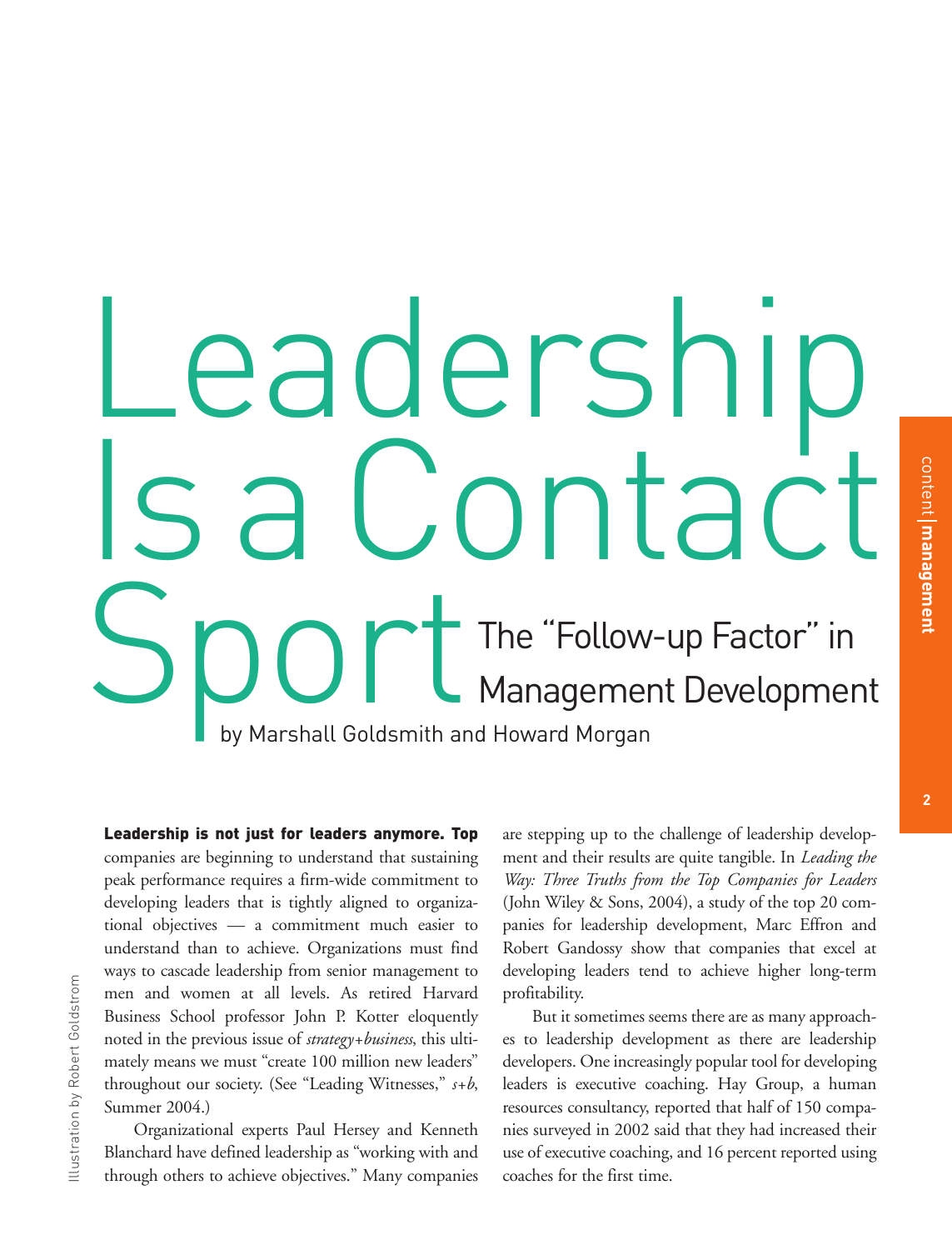**Marshall Goldsmith** (marshall @marshallgoldsmith.com) is a founder of Marshall Goldsmith Partners, a leadership coaching network. He has worked with more than 70 major CEOs and their management teams and is the author or coauthor of 18 books on leadership and coaching. His most recent book is *Global Leadership: The Next Generation* (Financial Times Prentice Hall, 2003).

**Howard Morgan** (howard@ howardjmorgan.com) is the founder of 50 Top Coaches, a collective of many of the world's leading executive advisors. He specializes in executive coaching as a strategic change-management tool. He is co-editor of the forthcoming book *The Art and Practice of Leadership Coaching: 50 Top Executive Coaches Reveal Their Secrets* (John Wiley & Sons, December 2004).

content | management **management**

Yet even "executive coaching" is a broad category. In reviewing a spate of books on coaching last year, Des Dearlove and Stuart Crainer identified at least three types of coaching: behavioral change coaching, personal productivity coaching, and "energy coaching." (See "My Coach and I," *s+b*, Summer 2003.) Our own upcoming book, *The Art and Practice of Leadership Coaching: 50 Top Executive Coaches Reveal Their Secrets* (written with Phil Harkins, to be published by John Wiley & Sons in December 2004), includes discussions about five types of leadership coaching: strategic, organizational change/execution, leadership development, personal/life planning, and behavioral.

Given the increasingly competitive economic environment and the significant human and financial capital expended on leadership development, it is not only fair but necessary for those charged with running companies to ask, "Does any of this work? And if so, how?" What type of developmental activities will have the greatest impact on increasing executives' effectiveness? How can leaders achieve positive long-term changes in behavior? With admitted self-interest — our work was described in the Crainer–Dearlove article, and is frequently cited in reviews of and articles about leadership coaching — we wanted to see if there were consistent principles of success underlying these different approaches to leadership development.

We reviewed leadership development programs in eight major corporations. Although all eight companies had the same overarching goals — to determine the desired behaviors for leaders in their organizations and to help leaders increase their effectiveness by better aligning actual practices with these desired behaviors they used different leadership development methodologies: offsite training versus onsite coaching, short duration versus long duration, internal coaches versus external coaches, and traditional classroom-based training versus on-the-job interaction.

Rather than just evaluating "participant happiness" at the end of a program, each of the eight companies measured the participants' perceived increase in leadership effectiveness over time. "Increased effectiveness" was not determined by the participants in the development effort; it was assessed by preselected co-workers and stakeholders.

Time and again, one variable emerged as central to the achievement of positive long-term change: the participants' ongoing interaction and follow-up with colleagues. Leaders who discussed their own improvement priorities with their co-workers, and then regularly followed up with these co-workers, showed striking improvement. Leaders who did not have ongoing dialogue with colleagues showed improvement that barely exceeded random chance. This was true whether the leader had an external coach, an internal coach, or no coach. It was also true whether the participants went to a training program for five days, went for one day, or did not attend a training program at all.

The development of leaders, we have concluded, is a contact sport.

## **Eight Approaches**

The eight companies whose leadership development programs we studied were drawn from our own roster of clients over the past 16 years. Although all are large corporations, each company is in a different sector and each faces very different competitive pressures.

Each company customized its leadership develop-

**3**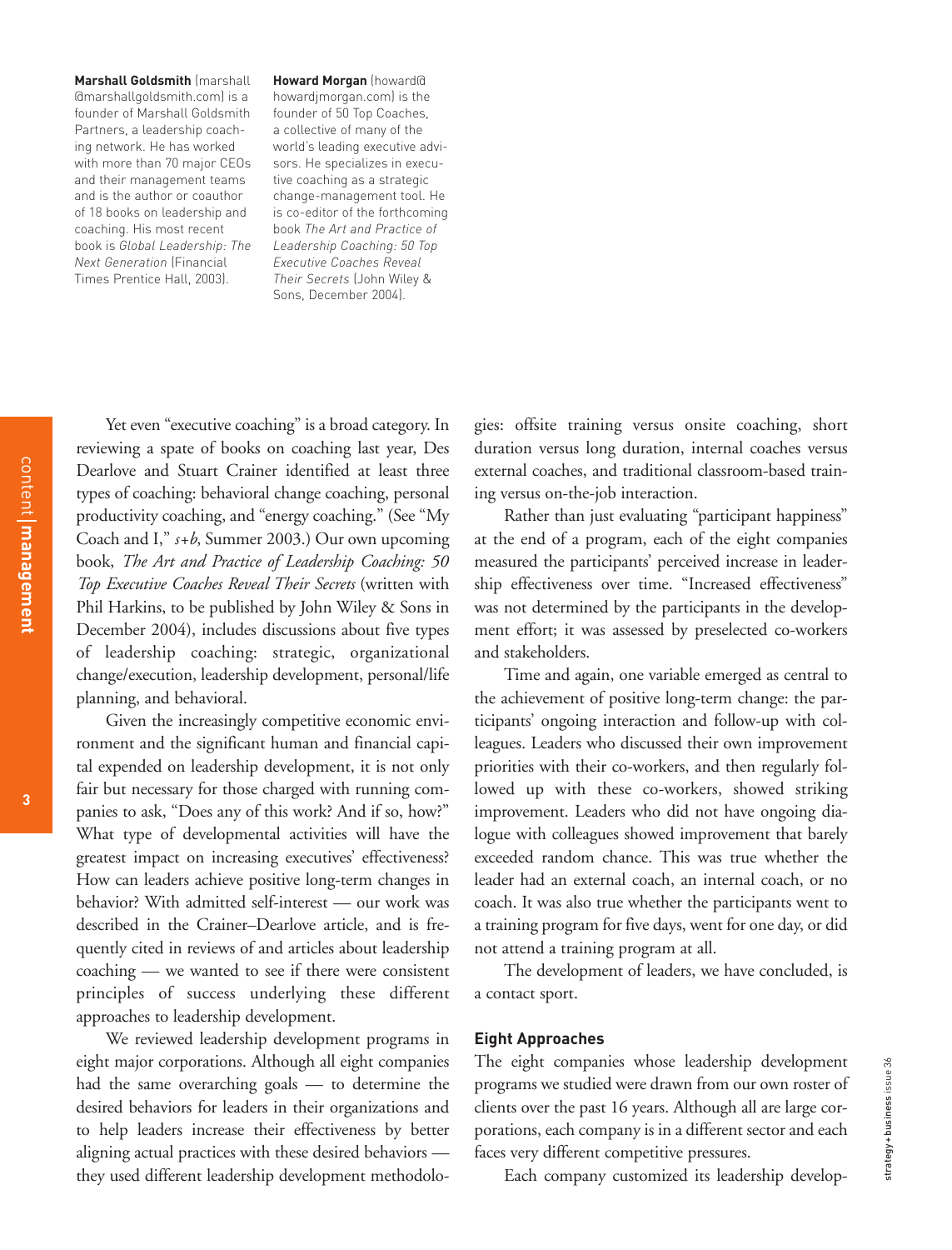ment approach to its specific needs. Five of the eight focused on the development of high-potential leaders, and between 73 and 354 participants were involved in their programs. The three other companies included almost all managers (above midlevel), and involved between 1,528 and 6,748 managers. The degree of international representation varied among organizations. At two companies, almost all of the participants were American. Non-U.S. executives made up almost half of the participants in one company's program. The other five had varying levels of international participation.

Some of the companies used traditional classroombased training in their development effort. In each of these companies, participants would attend an offsite program and receive instruction on what the desired characteristics were for leaders in their organizations, why these characteristics were important, and how participants might better align their own leadership behavior with the desired model. Some companies, by contrast, used continuing coaching, a methodology that did not necessarily involve offsite training, but did rely on regular interaction with a personal coach. Some companies used both offsite training and coaching.

Along with differences, there were commonalities among the programs. Each company had spent extensive time reviewing the challenges it believed its leaders would uniquely face as its business evolved. Each had developed a profile of desired leadership behaviors that had been approved by upper management. After ensuring that these desired leadership behaviors were aligned with the company vision and values, each company developed a 360-degree feedback process to help leaders understand the extent to which their own behavior (as perceived by co-workers) matched the desired behavior for leaders in the corporation. All eight placed a set of expectations upon participants. The developing leaders were expected to:

• Review their 360-degree feedback with an internal or external consultant.

• Identify one to three areas for improvement.

• Discuss their areas for improvement with key co-workers.

• Ask colleagues for suggestions on how to increase effectiveness in selected areas for change.

• Follow up with co-workers to get ideas for improvement.

• Have co-worker respondents complete a confidential custom-designed "mini-survey" three to 15 months after the start of their programs.

Each participant received mini-survey summary feedback from three to 16 co-workers. Colleagues were asked to rate the participants' increased effectiveness in the specific selected behaviors as well as participants' overall increase (or decrease) in leadership effectiveness. Co-workers were also asked to measure the degree of follow-up they had with the participant. In total, we collected more than 86,000 mini-survey responses for the 11,480 managers who participated in leadership development activities. This huge database gave us the opportunity to explore the points of commonality and distinction among these eight very different leadership development efforts.

Three of the organizations permitted their names to be used in articles or conference presentations, enabling us to reference them in this report; the rest have requested anonymity, although we are able to describe their sector and activities. Two of the organizations also have allowed their results to be published elsewhere, without disclosure of the organization's name. The companies whose programs we studied were:

• An aerospace/defense contractor: 1,528 managers (ranging from midlevel to the CEO and his team) received training for two and a half days. Each person reviewed his or her 360-degree feedback in person with an outside consultant. All received at least three reminder notes to help ensure that they would follow up with their co-workers.

• A financial-services organization: At GE Capital, 178 high-potential managers received training that lasted five days. Each leader was assigned a personal human resources coach from inside the company. Each coach had one-on-one sessions with his or her client on an ongoing basis (either in person or by phone).

**management**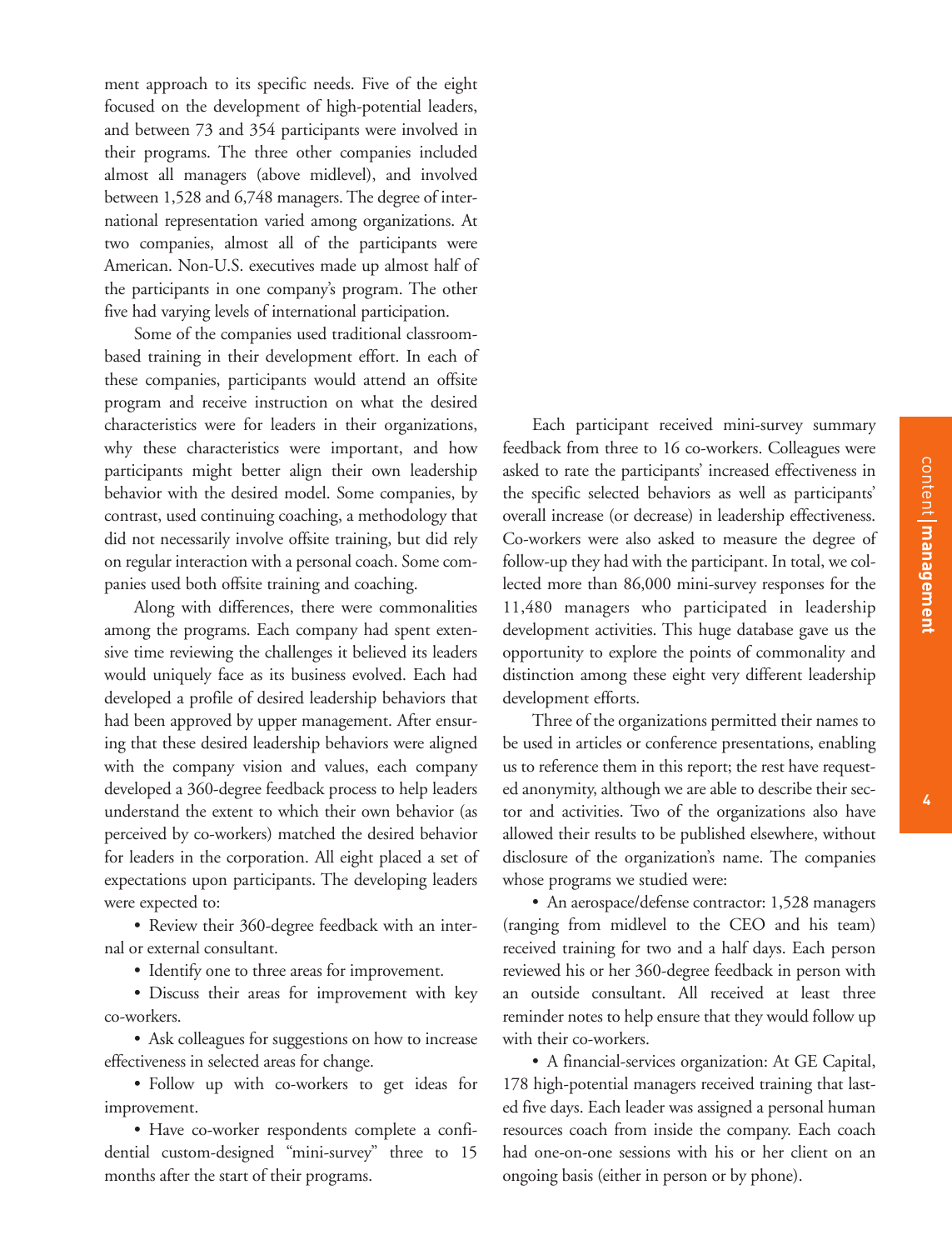• An electronics manufacturer: 258 upper-level managers received in-person coaching from an external coach. They did not attend an offsite training program. They were then each assigned an internal coach who had been trained in effective coaching skills. This coach followed up with the managers every three to four months.

• A diversified services company: 6,748 managers (ranging from midlevel to the CEO and his team) received one-on-one feedback from an external coach during two training programs, each two and a half days long, which were conducted 15 months apart. Although there was no formal follow-up provided by the coach, participants knew they were going to be measured on their follow-up efforts.

• A media company: 354 managers (including the CEO and his team) received one-on-one coaching and feedback during a one-day program. An external coach provided follow-up coaching every three to four months.

• A telecommunications company: 281 managers (including the CEO and his team) received training for one day. Each leader was given an external coach, who had continuing one-on-one sessions with his or her client.

• A pharmaceutical/health-care organization: Johnson & Johnson involved 2,060 executives and managers, starting with the CEO and his team, in one and a half days of leadership training. Each person reviewed his or her initial 360-degree feedback with an outside consultant (almost all by phone). Participants received at least three reminder notes to help ensure that they would follow up with their co-workers.

• A high-tech manufacturing company: At Agilent Technologies Inc., 73 high-potential leaders received coaching for one year from an external coach, an effort unconnected to any training program. Each coach had one-on-one sessions with his or her client on an ongoing basis, either in person or by phone.

## **Personal Touch**

The overarching conclusion distilled from the surveys in all the programs was that personal contact mattered and mattered greatly.

Five of the corporations used the same measurement methodologies, while three used a slightly different approach. All eight companies measured the frequency of managers' discussions and follow-up with co-workers and compared this measure with the perceived increase in leadership effectiveness, as judged by co-workers in the mini-surveys. The first five firms the aerospace/defense contractor, GE Capital, the electronics manufacturer, the diversified services company, and the media company — used a seven-point scale, from –3 to +3, to measure perceived change in leadership effectiveness, and a five-point scale to plot the amount of follow-up, ranging from a low of "no followup" to a high of "consistent or periodic follow-up." They then compared the two sets of measurements by plotting the effectiveness scores and the follow-up tallies on charts.

The remaining three firms used slightly different measurement criteria. The telecommunications company used a "percentage improvement" scale to measure perceived increases in leadership effectiveness, as judged by co-workers. It then compared "percentage improvement" on leadership effectiveness with each level of follow-up. Johnson & Johnson and Agilent measured leadership improvement using the same seven-point scale employed by the first five companies, but they did not categorize the degree of follow-up beyond the simple "followed up" vs. "did not follow up."

As noted earlier, *follow-up* here refers to efforts that leaders make to solicit continuing and updated ideas for improvement from their co-workers. In the two companies that compared "followed up" with "did not follow up," participants who followed up were viewed by their colleagues as far more effective than the leaders who did not. In the companies that measured the degree of follow-up, leaders who had "frequent" or "periodic/consistent" interaction with co-workers were reliably seen as having improved their effectiveness far more than leaders who had "little" or "no" interaction with co-workers.

Exhibits 1 to 5, on pages 7–8, show the results among the first five companies, which, despite their different leadership development programs, used the same measurement methodology. This apples-to-apples comparison shows strong correlations across all five companies between the degree of follow-up and the perceived change in leadership effectiveness.

In the exhibits, "perceived change" refers to the respondents' perception of their co-worker's change in leadership effectiveness; for example, a rating of "+3" would indicate that the co-worker was seen as becoming a much more effective leader; a rating of "0" would indicate no change in leadership effectiveness. "Percent" refers to the percentage of survey respondents grouped around a given rating; for example, in Exhibit 1, between 30 and 42 percent of respondents gave a "0"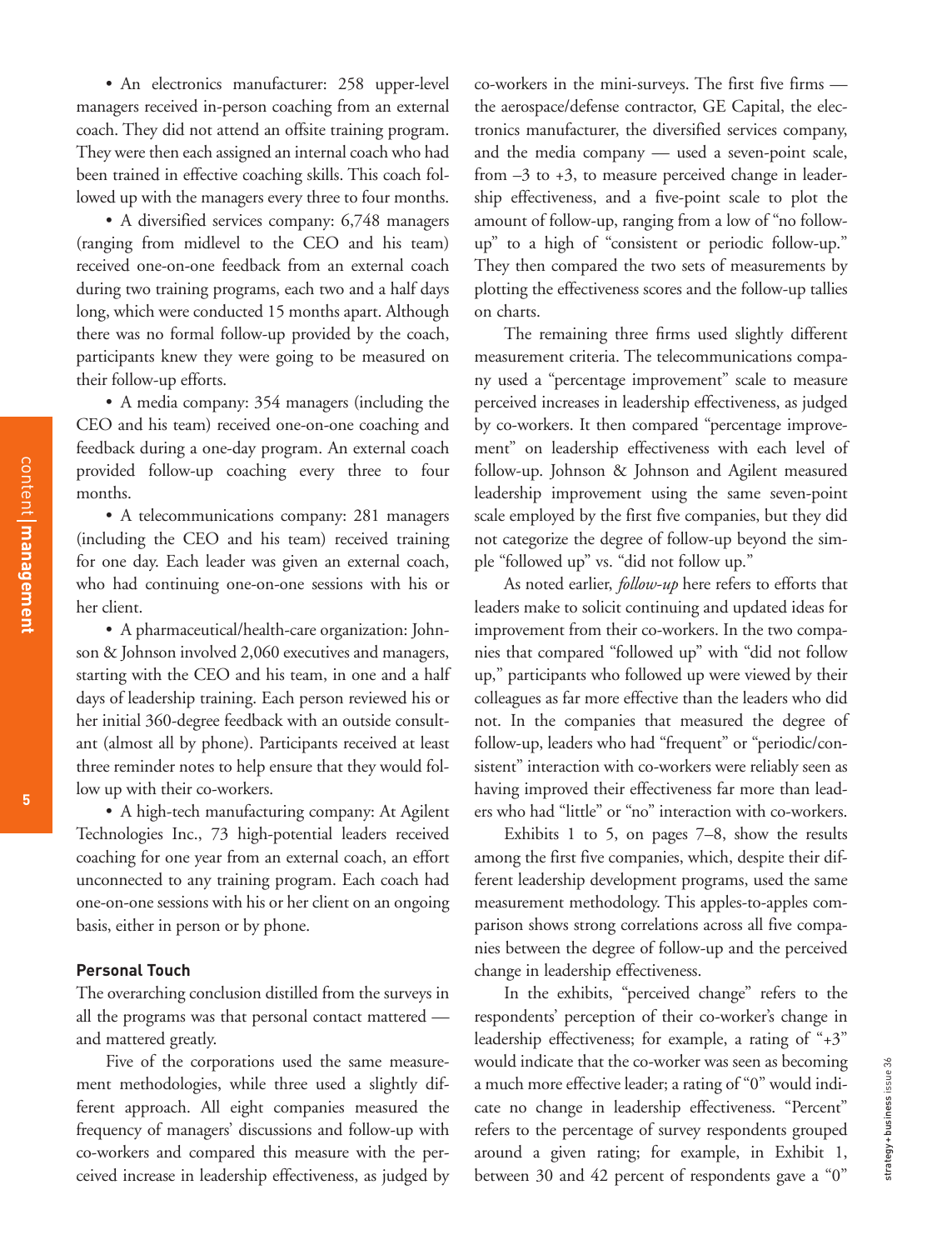# **Leadership is a relationship, not between the coach and the "coachee," but between the leader and the colleague.**

rating — that is, they saw no change — to leaders who "did no follow-up."

Leadership, it's clear from this research, is a *relationship*. And the most important participants in this relationship are not the coach and the "coachee." They are the leader and the colleague.

Most of the leaders in this study work in knowledge environments — in companies where the value of the product or service derives less and less from manufacturing scale and, to use Peter Drucker's formulation, more and more from the processing and creation of information to define and solve problems. In discussing leadership with knowledge workers, Professor Drucker has said, "The leader of the past was a person who knew how to tell. The leader of the future will be a person who knows how to ask." Our studies show that leaders who regularly ask for input are seen as increasing in effectiveness. Leaders who don't follow up are not necessarily bad leaders; they are just not seen as getting better.

### **Ask and Receive**

In a way, our work reinforces a key learning from the Hawthorne studies. These classic observations of factory workers at suburban Chicago's Western Electric Hawthorne Works, which Harvard professor Elton Mayo made nearly 80 years ago, showed that productivity tended to increase when workers perceived leadership interest and involvement in their work, as evidenced by purposeful change in the workplace environment. Our studies show that when co-workers are involved in leadership development, the leaders they are helping tend to become more effective. Leaders who ask for input and then follow up to see if progress is being made are seen as people who care. Co-workers might well infer that leaders who don't respond to feedback must not care very much.

Historically, a great deal of leadership development has focused on the importance of an *event*. This event could be a training program, a motivational speech, or an offsite executive meeting. The experience of the eight companies we studied indicates that real leadership development involves a *process* that occurs over time, not an inspiration or transformation that occurs in a meeting.

Physical exercise provides a useful analogy. Imagine having out-of-shape people sit in a room and listen to a speech on the importance of exercising, then watch some tapes on how to exercise, and perhaps practice exercising. Would you ever wonder why these people were still unfit a year later? The source of physical fitness is not understanding the theory of working out; it is engaging in exercise. As Arnold Schwarzenegger has said, "Nobody ever got muscles by watching *me* work out!" So, too, with leadership development. As Professor Drucker, Dr. Hersey, and Dr. Blanchard have pointed out, leadership involves a reliance on other co-workers to achieve objectives. Who better than these same co-workers to help the leader increase effectiveness?

Indeed, the executive coach is, in many ways, like a personal trainer. The trainer's role is to "remind" the person being trained to do what he or she knows should be done. Good personal trainers spend far more time on execution than on theory. The same seems to be true for leadership development. Most leaders already know what to do. They have read the same books and listened to the same gurus giving the same speeches. Hence, our core conclusion from this research: *For most leaders, the great challenge is not understanding the practice of leadership: It is practicing their understanding of leadership.*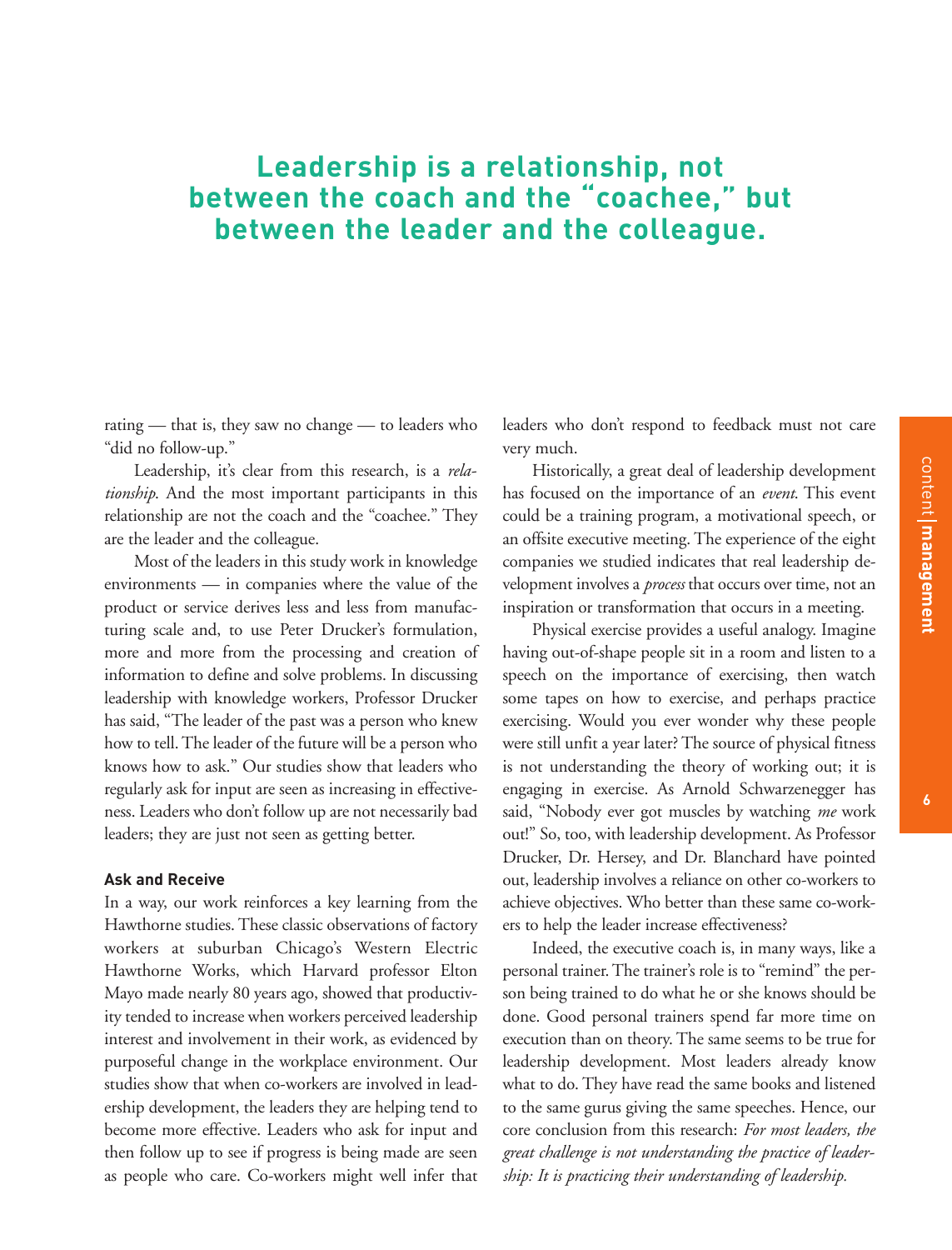## Exhibit 1: **My Co-Worker Did No Follow-Up**



content | management **60**



Perceived Change



**management**

## Exhibit 3: **My Co-Worker Did Some Follow-Up**

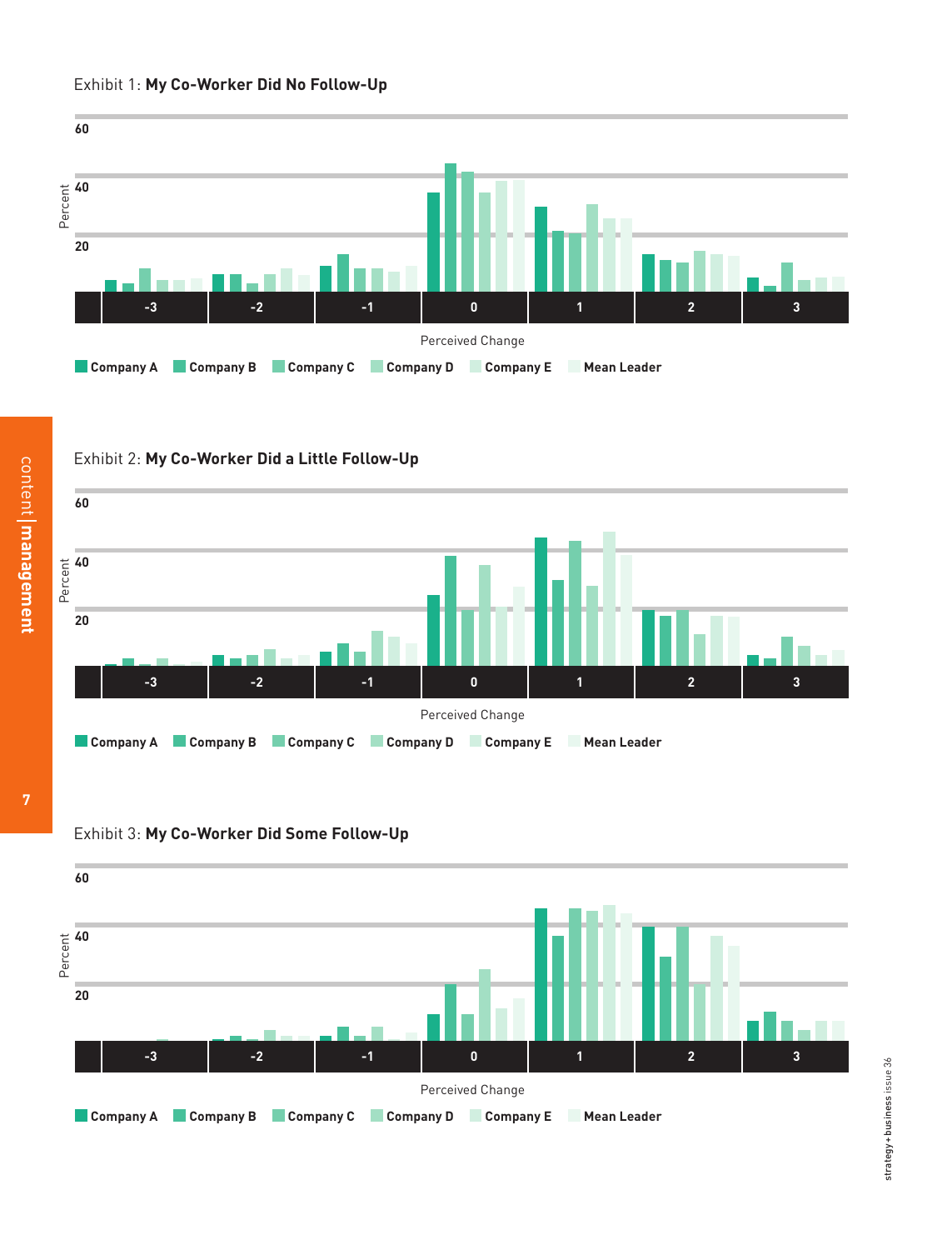

#### Exhibit 4: **My Co-Worker Did Frequent Follow-Up**





— several other conclusions arise from our research. For example, the eight-program study indicates that *the follow-up factor correlates with improved leadership effectiveness among both U.S. and non-U.S. executives.*

As companies globalize, many executives have begun to wrestle with issues of cultural differences among their executives and employees. Recent research involving high-potential leaders from around the world has shown that cross-cultural understanding is seen as a key to effectiveness for the global leader. (See, for example, Marshall Goldsmith et al., *Global Leadership: The Next Generation*, Financial Times Prentice Hall, 2003.)

Our study addressed this issue as it affects leadership development programs. Nearly 10,000 of the respondents in the eight companies whose programs we reviewed — almost 12 percent of our mini-survey sam-

Beyond the basic finding — that follow-up matters ple — were located outside the United States. We found **8** that the degree of follow-up was as critical to changing perceived leadership effectiveness internationally as it was domestically. This was true for both training and coaching initiatives.

> At Johnson & Johnson, there were almost no differences in scores among participants in Europe, Latin America, and North America. The group seen as improving the most was in Asia. In analyzing the findings, J&J determined that the higher scores in Asia were more a function of dedicated local management than of cultural differences, again supporting the correlation between a caring, contact-rich leadership and its perceived effectiveness.

> That follow-up works globally contravenes assumptions that different cultures will have differing levels of receptiveness to intimate conversations about workplace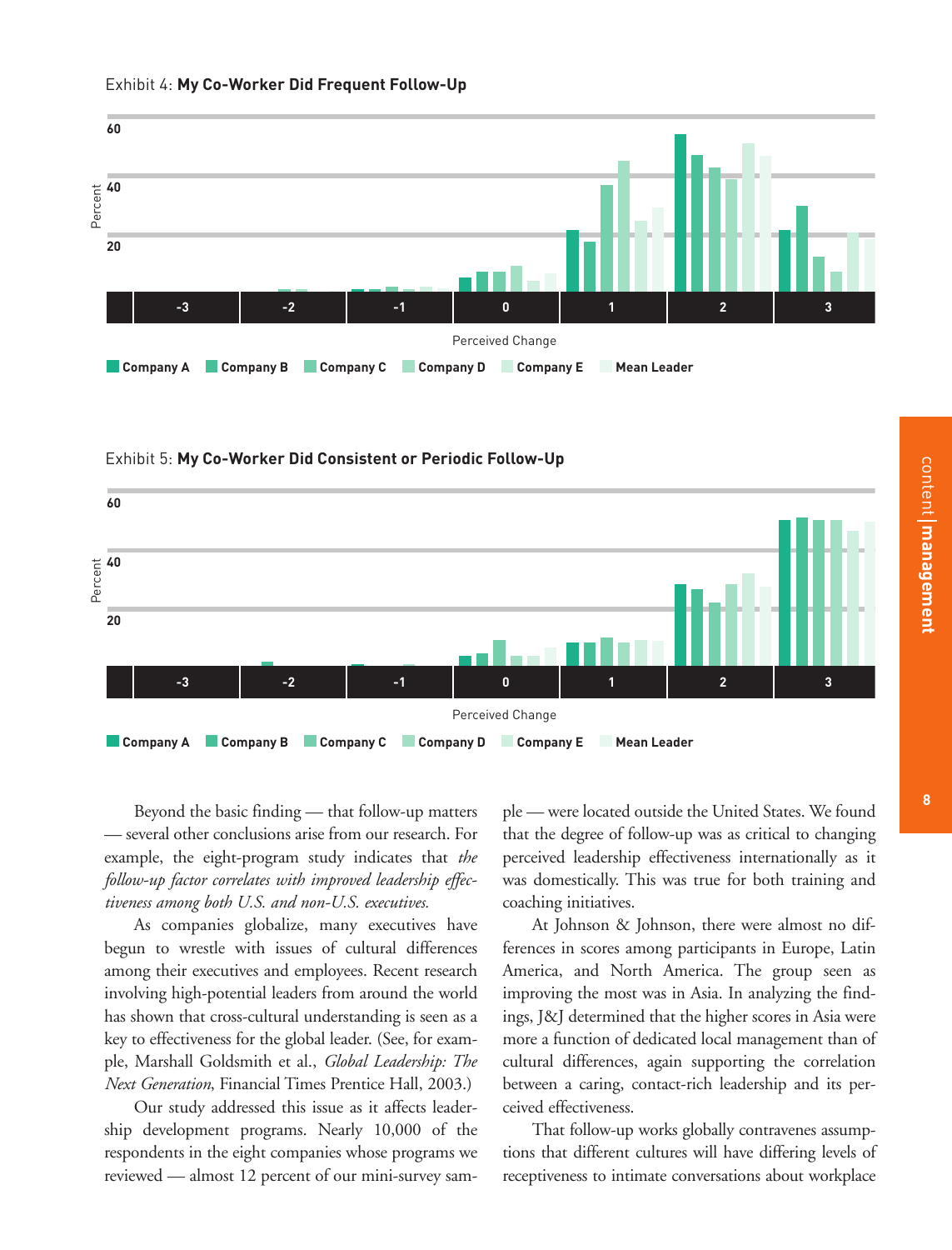behaviors. But the universality of the follow-up principle doesn't imply universality in its application. Leaders learn from the people in their own environment, particularly in a cross-cultural context. Indeed, research by the Center for Creative Leadership in Greensboro, N.C., has shown that "encouraging feedback" and "learning from those around us" are both central to success for leaders in cross-cultural environments. Companies with successful leadership development programs encourage executives to adapt the universal principle of follow-up and the frequency of such conversations to fit the unique requirements of the culture in which they working. Despite other cultural differences, there seems to be no country in the world where co-workers think, "I love it when you ask me for my feedback and then ignore me."

## **Inside and Outside**

Interaction between the developing leader and his or her colleagues is not the sole connection that counts. Also vital is the contact between the leader and the coach. Our third major finding concerns that relationship: *Both internal and external coaches can make a positive difference.*

One reason coaching can be so effective is that it may inspire leaders to follow up with their people. Agilent Technologies, for one, found a strong positive correlation between the number of times the coach followed up with the client and the number of times the client followed up with co-workers.

The coach, however, does not have to be part of the company. This conclusion was readily apparent when we compared the two companies most distinct in the composition of their coaching corps. Agilent used only external coaches. GE Capital, by contrast, used only internal coaches from human resources. Yet both approaches produced very positive long-term increases in perceived leadership effectiveness.

Given the apparent ease of accessibility to internal coaches, firms might naturally use this finding to justify "going inside." But there are at least three important variables to consider in determining whether to use an internal HR coach: time, credibility, and confidentiality.

In many organizations, internal coaches are not given the time they need for ongoing interaction with the people they are coaching. In some cases, they may not seem as credible as trained development experts. In other cases, especially those that involve human resources personnel filling multiple roles, there may appear to be a conflict of interest between a professional's responsibilities as coach and as evaluator. If these

perceptions exist, then external coaches may well be preferable to internal coaches.

But internal coaches can overcome these obstacles. At GE Capital, the internal coaches were HR professionals who were given time to work with their "coachees." Coaching was treated as an important part of their responsibility to the company and was not seen as an add-on "if they got around to it." Moreover, the coachees were given a choice of internal coaches and picked coaches they saw as most credible. Finally, each internal coach worked with a leader in a different part of the business. They assured their coachees that this process was for high-potential development, not evaluation. As a result of this thorough screening process, client satisfaction with internal coaches was high and results achieved by internal coaches (as judged by coworkers) were very positive.

Inside or outside, we discovered that the mechanics of the coach–leader relationship were not a major limiting factor. Our fourth finding was that *feedback or coaching by telephone works about as well as feedback or coaching in person.*

Intuitively, one might believe that feedback or coaching is a very "personal" activity that is better done face-to-face than by phone. However, the companies we reviewed do not support this supposition. One company, Johnson & Johnson, conducted almost all feedback by telephone, yet produced "increased effectiveness" scores almost identical to those of the aerospace/defense organization, which conducted all feedback in person.

Moreover, all the companies that used only external coaches similarly found little difference between telephone coaching and live coaching. These companies made sure that each coach had at least two one-on-one meetings with individual executive clients. Some coaches did this in person, whereas others interacted mostly by phone. There was no clear indication that either method of coaching was more effective than the other.

Although sophisticated systems — involving some combination of e-mail, intranets, extranets, and mobile connectivity — are available, follow-up needn't be expensive. Internal coaches can make follow-up telephone calls. New computerized systems can send "reminder notes" and give ongoing suggestions. However it's done, follow-up is the *sine qua non* of effective leadership development. Too many companies spend millions of dollars for the "program of the year" but almost nothing on follow-up and reinforcement.

Companies should also take care to measure the